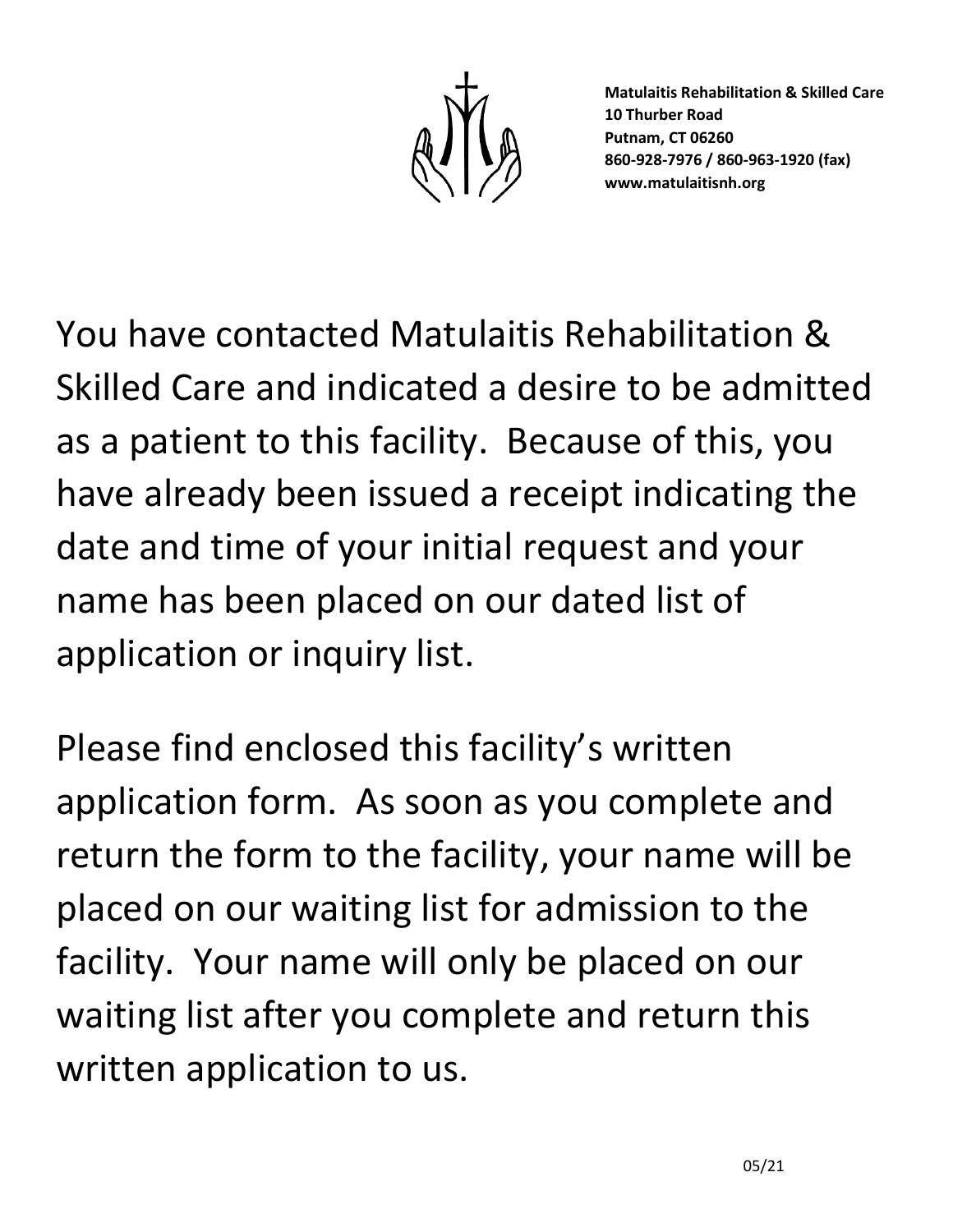

### **Admission Policy and Procedure**

It is the policy of Matulaitis Rehabilitation & Skilled Care to admit and treat all residents without regarding to race, national origin, religion, sex, age, or financial status.

Matulaitis Rehabilitation & Skilled Care is licensed by the State of Conn ecticut Public Health Department as a Nursing Home for Chronic and Convalescent Care – Skilled Nursing Facility.

Persons interested in having prospective residents considered for admission to the facility should obtain and complete the following forms: Application, Authorization for Release of Information, Transfer of Assets, and Receipt for Policy on Ethics. In addition, the W-10 should be forwarded from the prospective resident's primary care physician.

It is only when all forms have been completed and received by the facility that eligibility for admission will be evaluated by the Admissions Committee.

After the Admissions Committee has reviewed the information received, the interested party will be informed of the Committee's decision. If the Committee determines that appropriate services can be provided by Matulaitis Rehabilitation & Skilled Care, the prospective resident will then be considered an "applicant."

If an applicant's physical condition changes significantly during the time awaiting admission, the facility should be notified and an update W-10 should be forwarded to the facility.

Applicants on the waiting list are offered admittance to Matulaitis Rehabilitation & Skilled Care in order as vacancies occur. An applicant offered admission must be seen by their physician within 30 days prior to admission.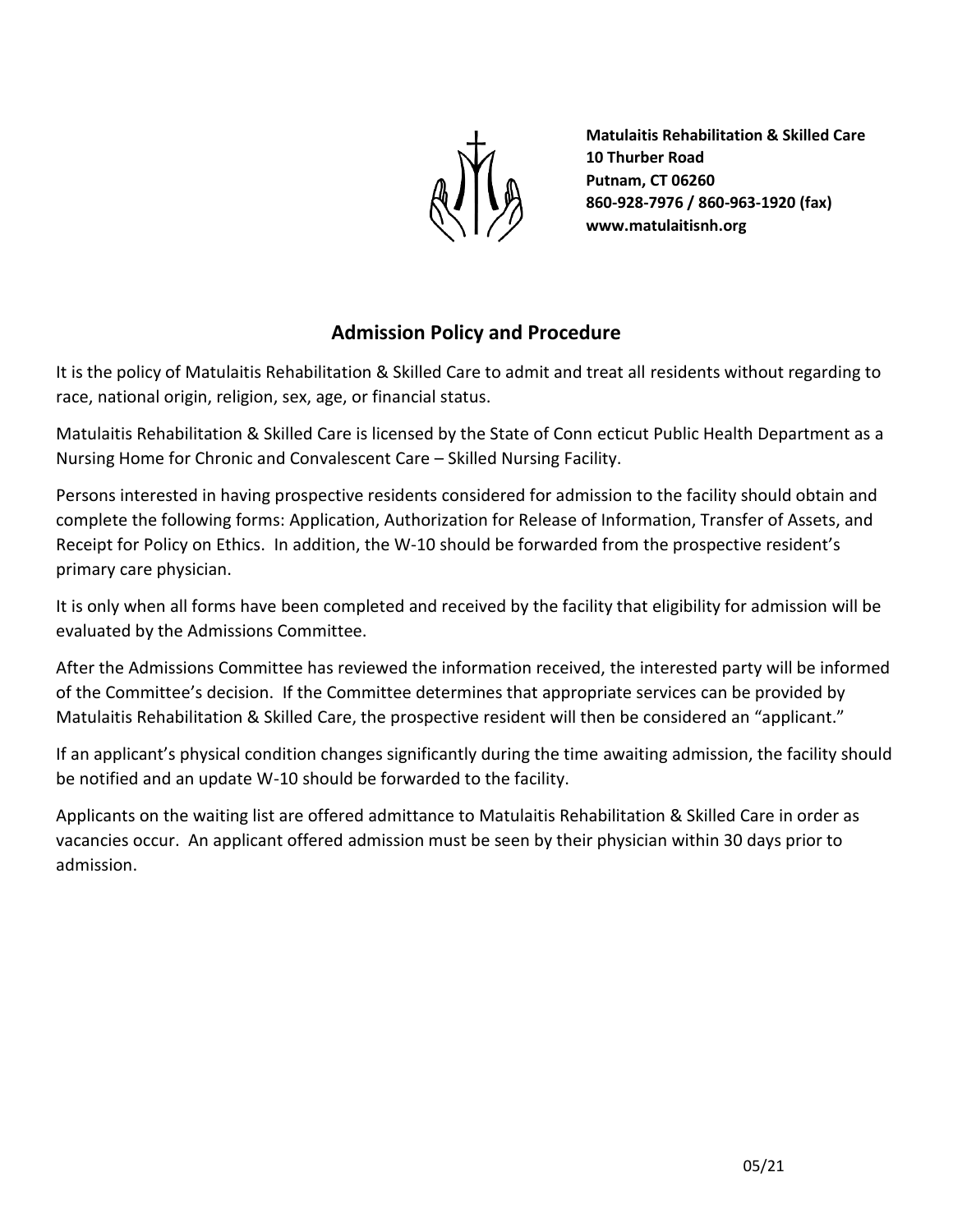

# **Authorization for Release of Information**

Date\_\_\_\_\_\_\_\_\_\_\_

To Whom It May Concern:

I, \_\_\_\_\_\_\_\_\_\_\_\_\_\_\_\_\_\_\_\_\_\_\_\_\_, authorize the release to, and the use by, Matulaitis Rehabilitation & Skilled Care of any medical and psychiatric or other pertinent information needed in providing continuity of care for my welfare.

Signature

\_\_\_\_\_\_\_\_\_\_\_\_\_\_\_\_\_\_\_\_\_\_\_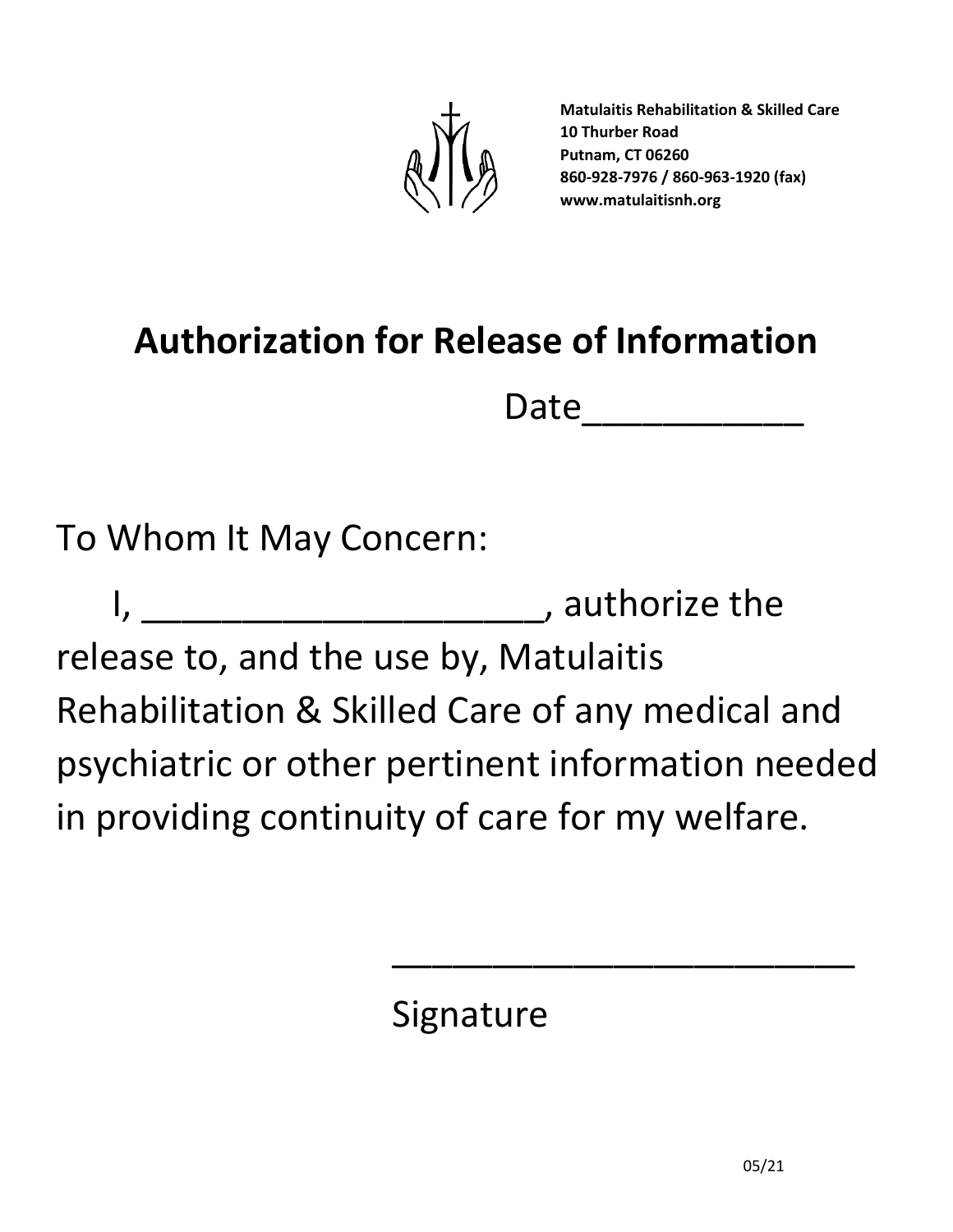

## **Transfer of Assets**

\_\_\_\_\_\_\_\_\_\_\_

Resident name: \_\_\_\_\_\_\_\_\_\_\_\_\_\_\_\_\_\_\_\_\_\_\_\_

| Have you (or your spouse) sold, traded, given away, or transferred ownership of any motor     |
|-----------------------------------------------------------------------------------------------|
| vehicles, bank accounts, property of any kind, stocks, bonds, mutual funds or cash during the |
| past thirty-six (36) months?                                                                  |

Have you (or your spouse) sold, traded, given away, or transferred ownership of any motor vehicles, bank accounts, property of any kind, stocks, bonds, mutual funds or cash during the past sixty (60) months?

Have you (or your spouse) established a trust or funded a trust with income or property of any kind within the past sixty (60) months?

If yes, provide additional details (attach an additional page if needed).

Have you (or your spouse) closed any type of account during the last thirty-six (36) months?

\_\_\_\_\_\_\_\_\_\_\_\_\_\_\_\_\_\_\_\_\_\_\_\_\_\_\_\_\_\_\_\_\_\_\_\_\_\_\_\_\_\_\_\_\_\_\_\_\_\_\_\_\_\_\_\_\_\_\_\_\_\_\_\_\_\_\_\_\_\_\_\_\_ \_\_\_\_\_\_\_\_\_\_\_\_\_\_\_\_\_\_\_\_\_\_\_\_\_\_\_\_\_\_\_\_\_\_\_\_\_\_\_\_\_\_\_\_\_\_\_\_\_\_\_\_\_\_\_\_\_\_\_\_\_\_\_\_\_\_\_\_\_\_\_\_\_

If yes, explain below. Include the bank name, address, account number, and date closed. \_\_\_\_\_\_\_\_\_\_\_\_\_\_\_\_\_\_\_\_\_\_\_\_\_\_\_\_\_\_\_\_\_\_\_\_\_\_\_\_\_\_\_\_\_\_\_\_\_\_\_\_\_\_\_\_\_\_\_\_\_\_\_\_\_\_\_\_\_\_\_\_\_

\_\_\_\_\_\_\_\_\_\_\_\_\_\_\_\_\_\_\_\_\_\_\_\_\_\_\_\_\_\_\_\_\_\_\_\_\_\_\_\_\_\_\_\_\_\_\_\_\_\_\_\_\_\_\_\_\_\_\_\_\_\_\_\_\_\_\_\_\_\_\_\_\_

| Resident's Signature                              | Date |  |
|---------------------------------------------------|------|--|
| Resident's Representative or Legal Representative | Date |  |
| <b>Facility Representative</b>                    | Date |  |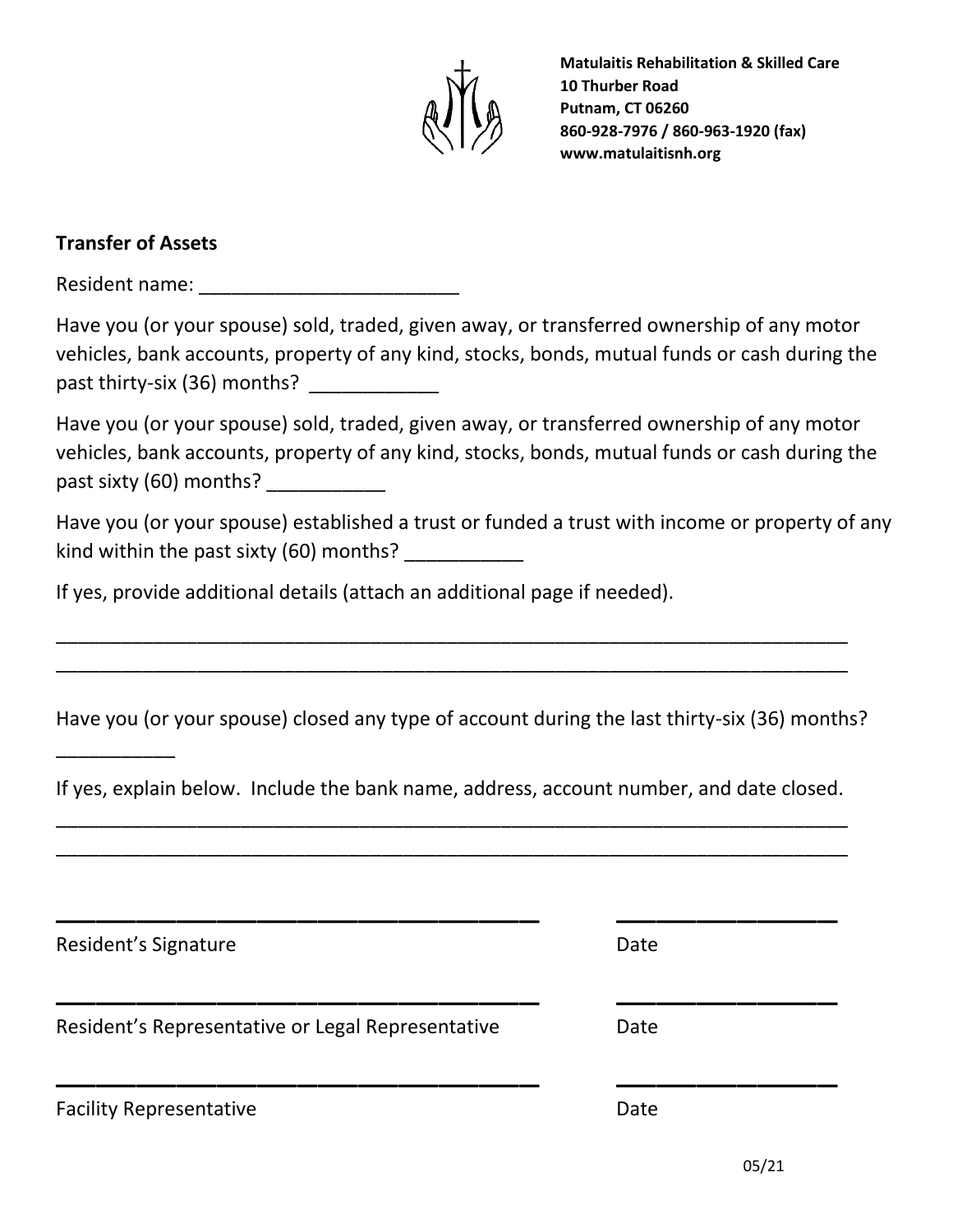

# **Application**

| <b>Applicant Information</b>                                                                          |                              |        |           |  |  |
|-------------------------------------------------------------------------------------------------------|------------------------------|--------|-----------|--|--|
| Name:                                                                                                 | Maiden Name (if applicable): |        |           |  |  |
| Date of birth:                                                                                        | Social Security #:           |        | Phone:    |  |  |
| Current address:                                                                                      |                              |        |           |  |  |
| City:                                                                                                 | State:                       |        | ZIP Code: |  |  |
| Email:                                                                                                | Place of birth:              |        | Religion: |  |  |
| Citizenship:                                                                                          | <b>Marital Status:</b>       |        | Sex:      |  |  |
| Responsible for healthcare decisions:<br>Relationship:                                                |                              |        |           |  |  |
| Email:                                                                                                | Address:                     |        |           |  |  |
| City, State, Zip:                                                                                     |                              | Phone: |           |  |  |
| Legal representative (name, type of representation):                                                  |                              |        |           |  |  |
| <b>Insurance Information</b>                                                                          |                              |        |           |  |  |
| Medicare #:                                                                                           | Medicaid #:                  |        |           |  |  |
| Medicare Rx Company:                                                                                  | Medicare Rx #:               |        |           |  |  |
| Other Insurance:                                                                                      |                              |        |           |  |  |
| Long term care insurance:                                                                             |                              |        |           |  |  |
| Veteran #:                                                                                            | Veteran Name:                |        |           |  |  |
| Payment Source Information (include all income/assets)                                                |                              |        |           |  |  |
| Savings (include all accounts, e.g. checking, savings, CDs, IRAs, bonds, mutual funds, stocks, etc.): |                              |        |           |  |  |
| Real Estate:                                                                                          |                              |        |           |  |  |
| Life Insurance:                                                                                       |                              |        |           |  |  |
| <b>Social Security Amount:</b>                                                                        | Other Pension:               |        |           |  |  |
| Income from other sources:                                                                            |                              |        |           |  |  |
| Who will be responsible for payments?                                                                 |                              |        |           |  |  |
| Will you be eligible for Medicaid (Title XIX) within 180 days of admission?                           |                              |        |           |  |  |
| <b>Burial Arrangements</b>                                                                            |                              |        |           |  |  |
| Funeral Home:<br>Phone:                                                                               |                              |        |           |  |  |
| Do you have a prepaid burial contract?                                                                |                              |        |           |  |  |
| In case of death, who will be responsible for the funeral?                                            |                              |        |           |  |  |
| Person to be notified about acceptance on waiting list                                                |                              |        |           |  |  |
| Name:                                                                                                 |                              |        |           |  |  |
| Address, City, State, Zip:                                                                            |                              |        |           |  |  |
| Phone:                                                                                                |                              |        |           |  |  |
|                                                                                                       |                              |        |           |  |  |
| The above applicant will be on our waiting list as soon as we receive the complete application.       |                              |        |           |  |  |
| (For facility use) Application received/date:                                                         |                              |        |           |  |  |

Smoking policy: This facility does not permit smoking on the premises.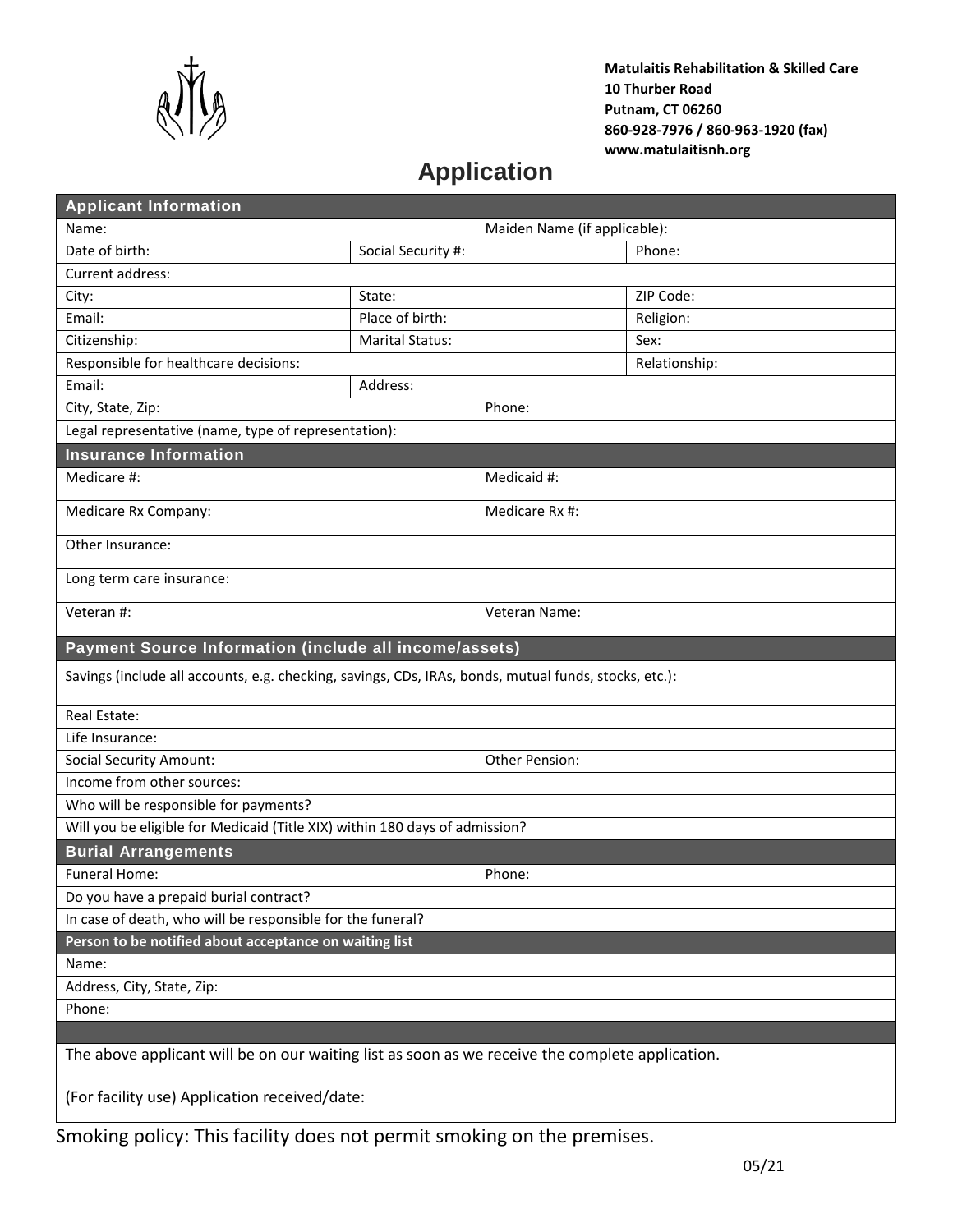

## **On Ethics**

Matulaitis Rehabilitation & Skilled Care is guided by the perennial teaching of the Catholic Church concerning the value of human life and the obligation to preserve it as outlined in the Ethical and Religious Directives for Catholic Health Care Services by the US Conference of Catholic Bishops.

#### **Christian View of Life and Death**

Human life is God's creation – God's gift to each of us. We cannot decide to take our own life or the life of other human beings, or to make an arbitrary decision whether the life of an individual person is meaningful or not. We must reverence all human life and work to preserve it.

In the Christian view, death is not a final end of an individual's existence, but a necessary passage to a new and eternal life. Death, then, is an event, both painful and glorious, that calls for preparation and for spiritual as well as medical care.

#### **Preserving Life**

We have a duty to preserve our life until we are called to eternity. The use of life sustaining technology is judged in the light of the Christian meaning of life, suffering, and death. The duty to preserve our life is not absolute, for we may reject life-prolonging procedures that are insufficiently beneficial or excessively burdensome. All efforts are made so that a person may die comfortably, with compassion and dignity. Assisted suicide or euthanasia is never morally acceptable. Euthanasia is an action or omission that of itself or by intention causes death in order to alleviate suffering.

#### **Guidelines for Decisions**

Physicians and their patients must evaluate the use of the technology at their disposal. Reflection on the innate dignity of human life in all its dimensions and on the purpose of medical care is indispensable for formulating a true moral judgement. The task of medicine is to care even when it cannot cure and to keep a person as free of pain as possible.

All persons have a moral obligation to use **ordinary or proportionate** means to preserve their lives. **Proportionate means are those that offer a reasonable hope of benefit and do not entail an excessive burden or impose excessive expense.**

**Extraordinary or disproportionate means are those that do not offer a reasonable hope of benefit or entail excessive burden or impose excessive expense.** A person may forgo extraordinary means of preserving life. The primary decision to use or not to use extraordinary means is that of the patient. When a person is unconscious or otherwise not capable of making such a decision, the family or a legally recognized surrogate decision-maker may make this decision based on the presumed will of the patient.

In the moral sense, **ordinary means are: oxygen, nutrition and hydration, including medically assisted nutrition and hydration**, except for a person who is imminently dying or if the means cannot be assimilated by a person's body. Also included are medicines, including medicines to relieve pain, antibiotics to control infection, etc.; treatments such as IV therapy, blood transfusions, etc.; and operations such as would give hope and benefit to the patient to continue to live, as much as possible, a normal life.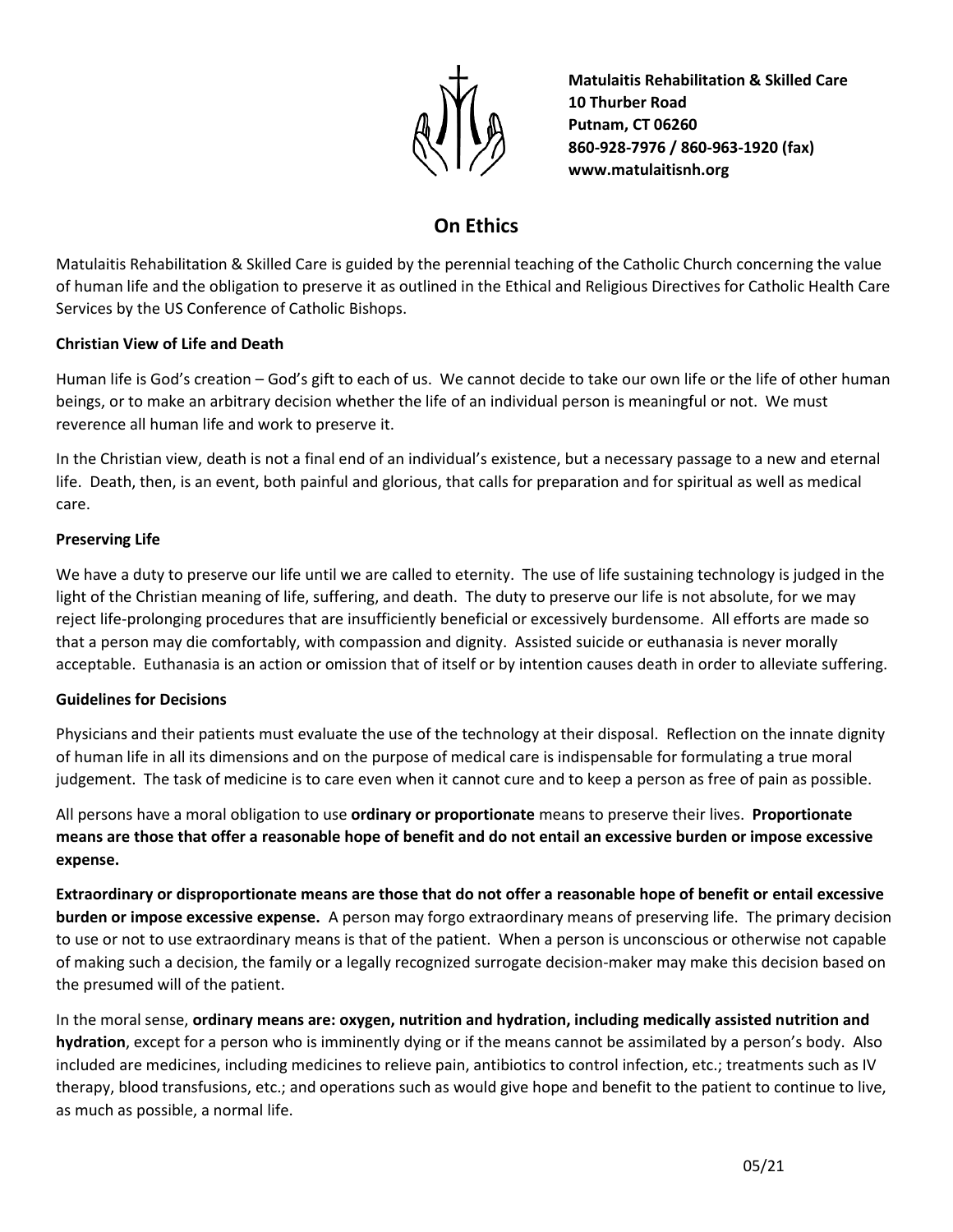

I have read and understand Matulaitis Rehabilitation & Skilled Care's ON ETHICS policy, and agree to comply with the philosophy of the nursing home on behalf of

(Name of Applicant)

\_\_\_\_\_\_\_\_\_\_\_\_\_\_\_\_\_\_\_\_\_\_\_\_\_\_\_\_\_\_\_\_.

I also understand that this policy supersedes any living will presented upon admission that is in conflict with the policy of the nursing home.

\_\_\_\_\_\_\_\_\_\_\_\_\_\_\_\_\_\_ \_\_\_\_\_\_\_\_\_\_\_\_\_\_\_\_\_\_\_\_\_\_\_\_\_\_\_\_\_\_\_\_\_\_\_\_\_\_\_\_\_\_

Date Signature of Applicant or Authorized Representative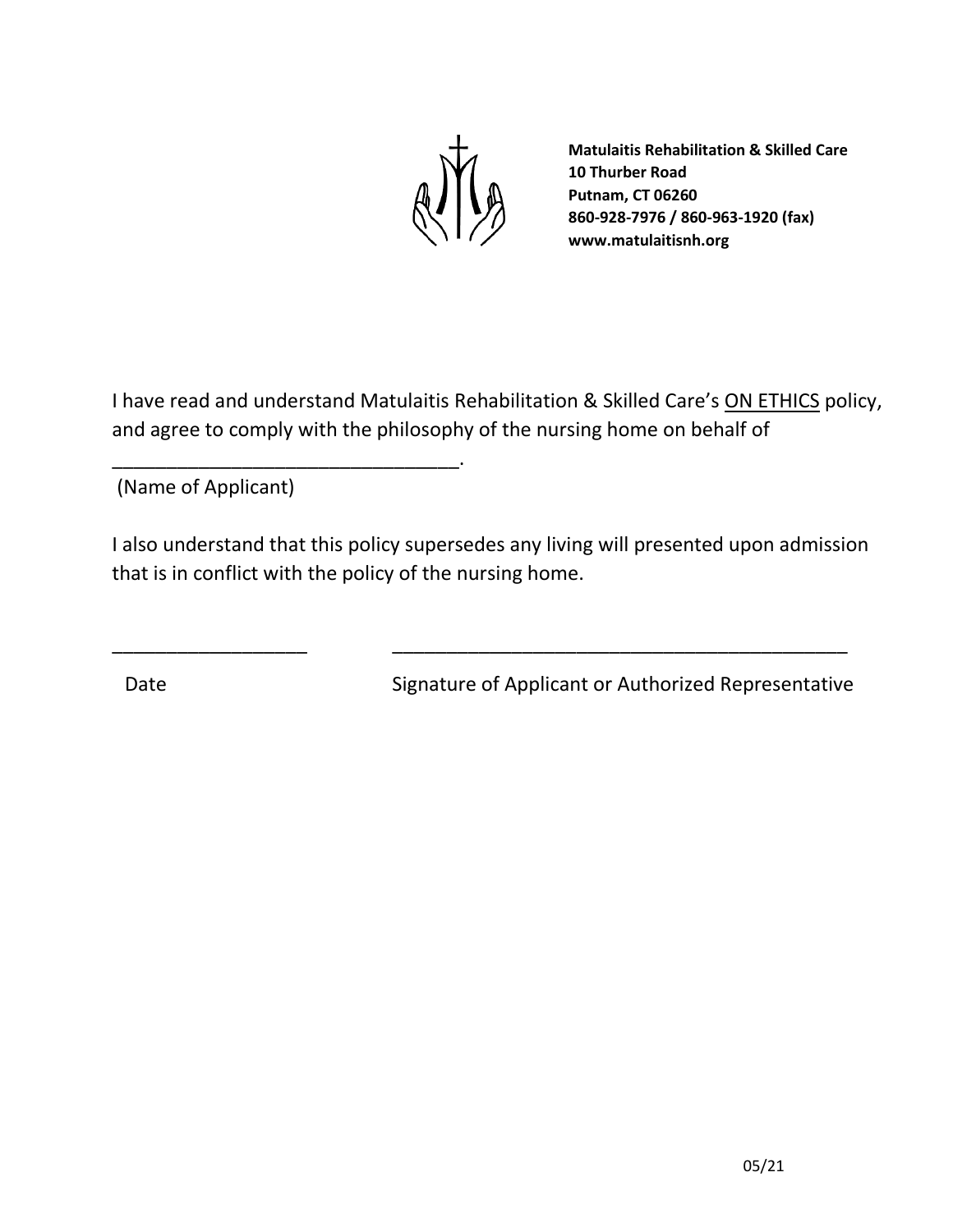

Effective July 1, 2017

# **CURRENT RATES**

Matulaitis Rehabilitation & Skilled Care is a Chronic and Convalescent Nursing Facility

| <b>Short-Term Rehabilitation Unit:</b> | <b>All Other Rooms:</b> |          |  |
|----------------------------------------|-------------------------|----------|--|
| Semi-Private Room                      | \$381.00                | \$371.00 |  |
| Private Room                           | \$403.00                | \$393.00 |  |

The per diem rate covers room, board and regular nursing care. Not included in the per diem rate are: physician's visits, diagnostic or special services, transportation to out-of-the facility medical appointments, individual nursing supplies, prescription medicines and pharmaceuticals, toiletries, clothing and miscellaneous items.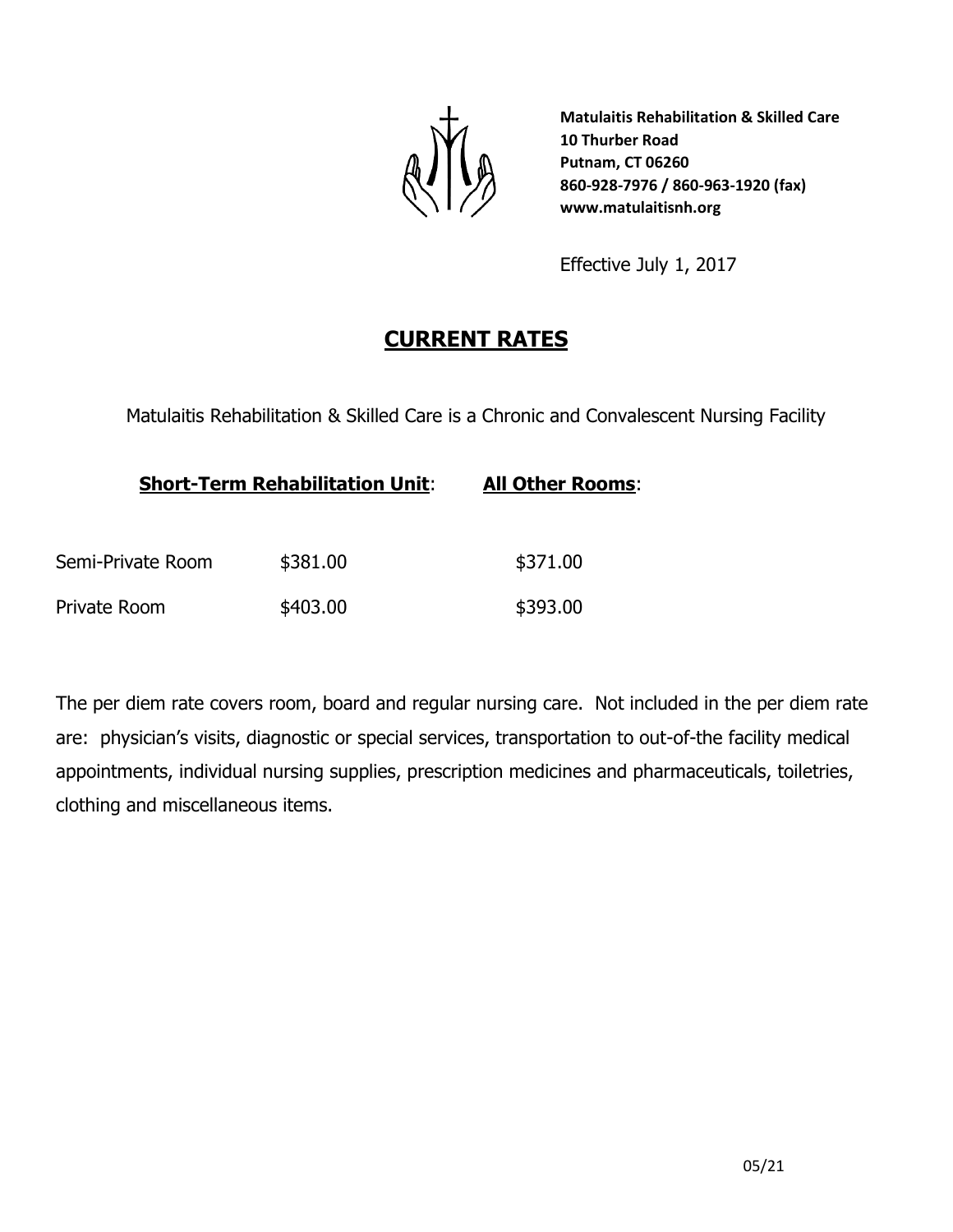

# **Transition to Nursing Home Care for Caregivers**

Transitioning to a nursing home, professionally known as a Skilled Nursing Facility, can be an exhausting, emotionally challenging process. Your first few visits may be uncomfortable. Your loved one may be angry with you, or you may feel guilty. Allow yourself some bad days. You both will need time to adjust. Transitions are usually easier to manage when you know what to expect and how to help a loved one feel more at home.

### **What to Expect**

As each day passes, your loved one and you will feel better about your care decision. Knowing what to expect can help you both through the first day, week and month. As you and your loved one prepare for the move, take some time to plan out the time after you leave the center on moving day. Maybe you'll want company. Maybe you'll want to know others can be available for a phone call. Be prepared for different options. You may want to ask family and friends to be available, just in case. If you invite family to your home and realize that you're not up to a visit, be honest and let them know.

### **The First Day**

As with any move, the day your loved one moves will likely be hectic and exhausting. Care transitions are not only physically taxing; they also take a notable emotional toll. It's a tough day, but remember, there are brighter ones to come.

If you were providing in-home care, you may be at a loss as to what to do. It may feel odd to have time on your hands. You may feel like you're banging around an empty house. Have a few books ready to read on the first night. Relax with some music or turn on a movie that makes you laugh really hard or cry. When you can, sleep. And know that you're doing your best.

### **The First Week**

The first week may be a bit confusing for both you and your loved one. You're getting used to a new routine, a new schedule, a new way. You may feel like you're navigating life without a map. Staff can help you adjust. If you're not sure whom to ask for help, ask to speak with a social worker. The Matulaitis Family Council, which meets the second Thursday of the month at 6:30pm in the facility, may be an excellent source of comfort and validation for you.

Your loved one may make negative comments. Your loved one may say he or she wants to go home. Acknowledge the desire. You might say, "I know, Mom. I wish you could too. What's hard for you today?" Then listen. If your loved one begins to cry, just offer comfort and a hug. After your loved one has had time to express feelings you also may want to redirect with a suggestion, such as "Let's take a walk down the hall" or "Let's get a cup of coffee." (Continued)